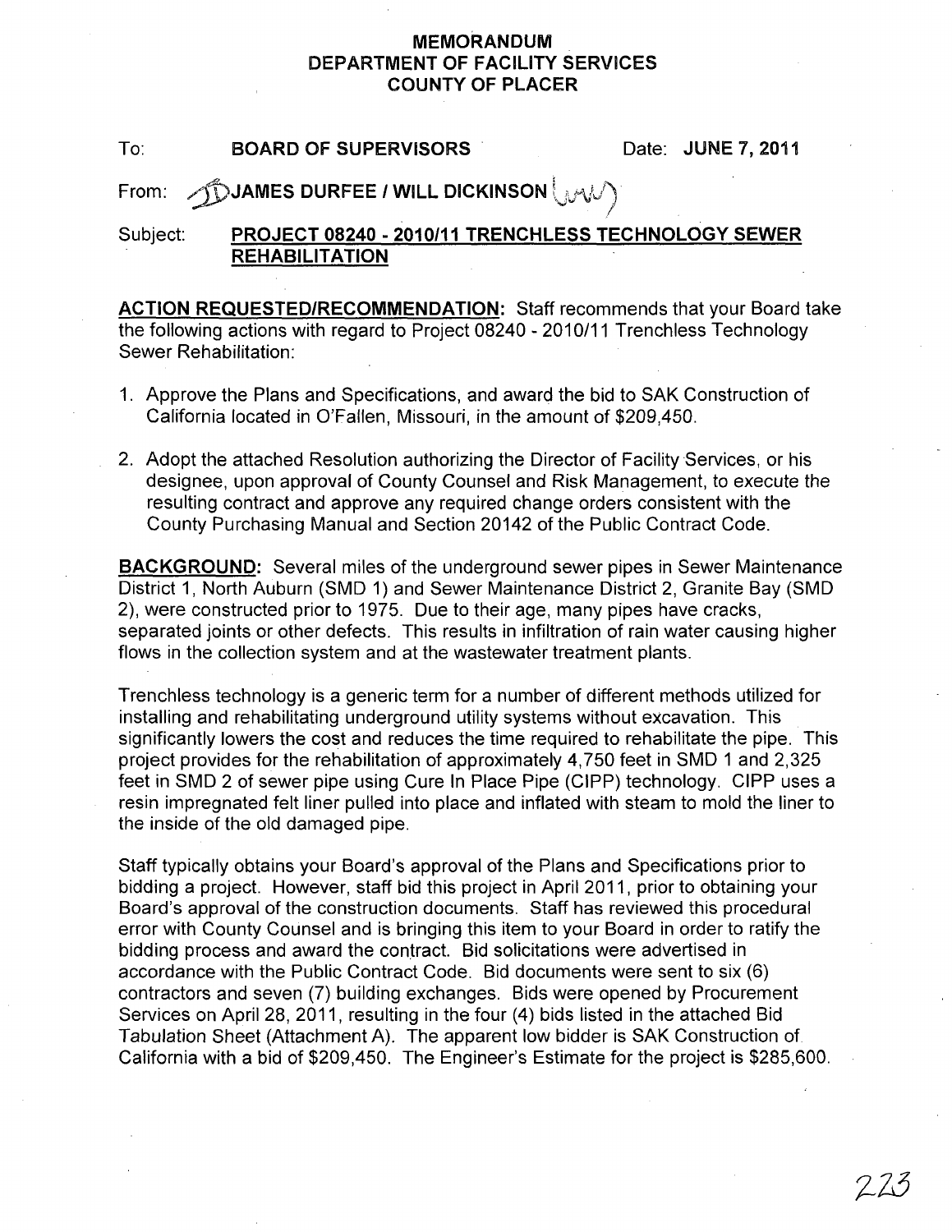BOARD OF SUPERVISORS PROJECT 08240 - 2010/11 TRENCHLESS TECHNOLOGY SEWER REHABILITATION JUNE 7, 2011 PAGE 2

In order to proceed with the project, staff requests that your Board award the bid pursuant to the Purchasing Policy Manual and authorize the Director of Facility Services to execute the resulting construction contract. Plans and Specifications for this project . are available for review at the Department of Facility Services.

**ENVIRONMENTAL CLEARANCE:** Rehabilitation and repair of sewer pipes is categorically exempt from environmental review pursuant to Section 15301(b) "Existing Facilities" of the California Environmental Quality Act Guidelines.

**FISCAL IMPACT:** The low bid for the project is \$209,450. Staff recommends a total project budget of \$220,000 (\$147,000 for SMD 1 and \$73,000 for SMD 2) which includes an approximate 5% contingency. Funding for this project is included in the FY 2010/11 Final Budgets for SMD 1 and SMD 2. .

A COpy OF THE PLANS AND SPECS ARE AVAILABLE FOR REVIEW AT THE DEPARTMENT OF FACILITY SERVICES ATTACHMENT: RESOLUTION BID TABULATION - ATTACHEMENT A

JD:WD:MB:KW

CC: COUNTY EXECUTIVE OFFICE

T:/FAC/BSMEM02011\EE\2010-11 TRENCHLESS TECHOLOGY JUNE 7.DOC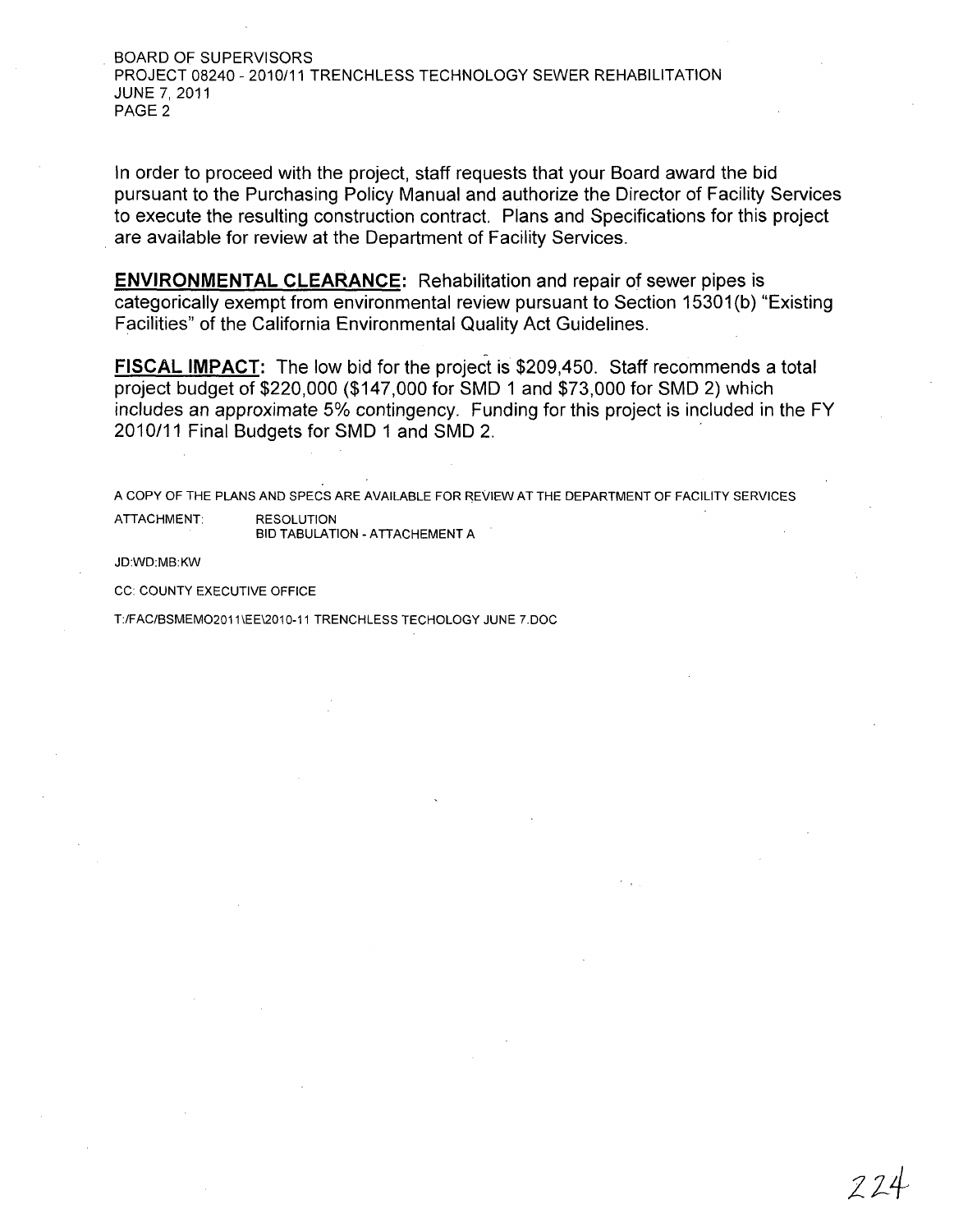# **Before the Board of Supervisors County of Placer, State of California**

**In the matter of: A RESOLUTION AUTHORIZING THE DIRECTOR OF FACILITY SERVICES, OR HIS DESIGNEE TO EXECUTE A CONTRACT AND APPROVE ANY REQUIRED CHANGE ORDERS FOR PROJECT 08240 -2010/11** TRENCH LESS **TECHNOLOGY SEWER REHABILITATION** 

The following **RESOLUTION** was duly passed by the Board of Supervisors

of the County of Placer at a regular meeting held by the following vote on

roll call:

Ayes:

Noes:

Absent:

Signed and approved by me after its passage.

Chairman, Board of Supervisors

Reso.

Attest:

Clerk of said Board

**NOW, THEREFORE, BE IT HEREBY RESOLVED** by the Board of Supervisors of the County of Placer, State of California, that this Board approves the Project Plans and Specifications for Project 08240 - 2010/11 Trenchless Technology Sewer Rehabilitation.

**BE IT FURTHER RESOLVED,** by the Board to authorize the Director of Facility Services, or his designee, to execute a contract with SAK Construction of California in an amount not-to-exceed \$220,000, upon approval from Risk Management and County Counsel, and approve any required change orders consistent with the County Purchasing Manual and Section 20142 of the Public Contract Code.